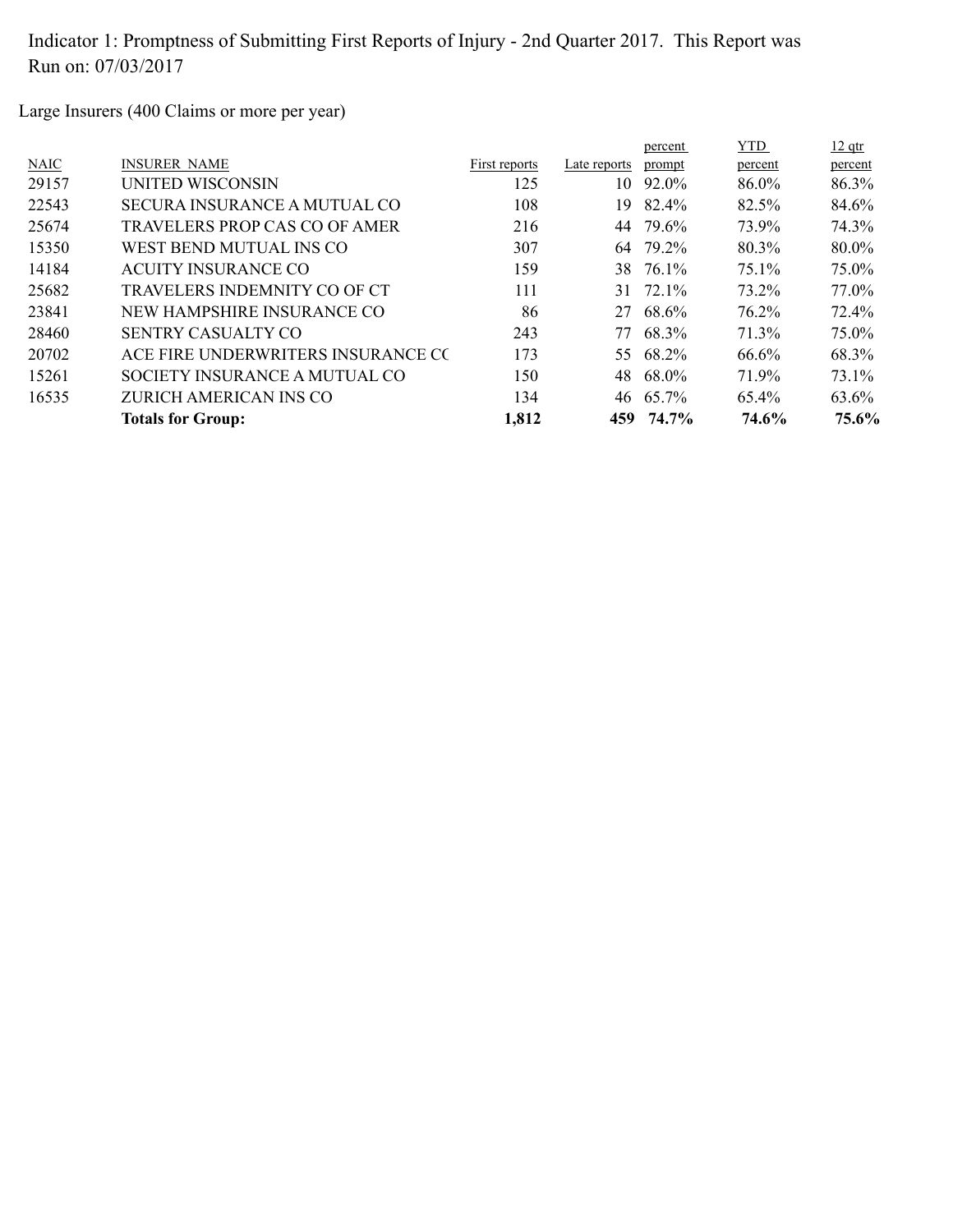Medium Size Insurers (65 -399 Claims or more per year)

|             |                                      |                |                | percent  | <b>YTD</b> | $12$ qtr |
|-------------|--------------------------------------|----------------|----------------|----------|------------|----------|
| <b>NAIC</b> | <b>INSURER NAME</b>                  | First reports  | Late reports   | prompt   | percent    | percent  |
| 13986       | FRANKENMUTH MUTUAL INS CO            | 22             | $\overline{0}$ | 100.0%   | 97.8%      | 88.1%    |
| <b>SI</b>   | FEDERAL EXPRESS CORPORATION          | 14             | 1              | 92.9%    | 97.4%      | 74.4%    |
| <b>SI</b>   | <b>KWIK TRIP INC</b>                 | 16             | 1              | 93.8%    | 92.6%      | 82.6%    |
| 10166       | ACCIDENT FUND INS CO OF AMERICA      | 36             | 6              | 83.3%    | 92.5%      | 90.4%    |
| 13935       | FEDERATED MUTUAL INS CO              | 24             |                | 4 83.3%  | 89.6%      | 91.9%    |
| 24830       | CITIES & VILLAGES MUTUAL INS CO      | 17             | 1              | 94.1%    | 87.5%      | 85.3%    |
| 15377       | WESTERN NATIONAL MUTUAL INS CO       | 32             | 3              | 90.6%    | 87.5%      | 84.7%    |
| 11527       | LEAGUE OF WIS MUNICIPALITIES MUTUA   | 32             | 4              | 87.5%    | 87.5%      | 91.0%    |
| 11374       | <b>SFM MUTUAL INS CO</b>             | 61             | 9              | 85.2%    | 86.9%      | 88.2%    |
| 21458       | EMPLOYERS INSURANCE CO OF WAUSAU     | 15             | $\theta$       | 100.0%   | 85.7%      | 80.6%    |
| <b>SI</b>   | DEPT OF ADMINISTRATION               | 86             | 13             | 84.9%    | 85.3%      | 84.9%    |
| 11371       | <b>GREAT WEST CASUALTY CO</b>        | 11             | 1              | 90.9%    | 82.9%      | 82.8%    |
| 40142       | AMERICAN ZURICH INS CO               | 98             | 26             | 73.5%    | 78.6%      | 75.5%    |
| 18988       | <b>AUTO OWNERS INS CO</b>            | 23             | 3              | 87.0%    | 78.6%      | 78.2%    |
| 13021       | UNITED FIRE & CASUALTY CO            | 16             | 3              | 81.3%    | 78.6%      | 70.3%    |
| 21407       | <b>EMCASCO INSURANCE CO</b>          | 55             | 9              | 83.6%    | 78.4%      | 83.8%    |
| 19445       | NATIONAL UNION FIRE INS CO OF PITTSB | 7              | 2              | 71.4%    | 77.8%      | 84.3%    |
| 29459       | TWIN CITY FIRE INS CO                | 149            | 29             | 80.5%    | 77.8%      | 75.3%    |
| 20397       | VIGILANT INSURANCE CO                | 13             | $\mathfrak{Z}$ | 76.9%    | 77.4%      | 65.4%    |
| <b>SI</b>   | UW-SYSTEM ADMINISTRATION             | 25             | 6              | 76.0%    | 77.4%      | 70.5%    |
| 23035       | LIBERTY MUTUAL FIRE INS CO           | 41             | 9              | 78.0%    | 77.2%      | 80.9%    |
| 10677       | CINCINNATI INSURANCE CO              | 33             | 10             | 69.7%    | 77.0%      | 73.7%    |
| 26271       | ERIE INSURANCE EXCHANGE              | 32             | 9              | 71.9%    | 76.8%      | 79.3%    |
| 14303       | <b>INTEGRITY MUTUAL INS CO</b>       | 24             | $\overline{4}$ | 83.3%    | 75.9%      | 84.7%    |
| 19275       | AMERICAN FAMILY MUTUAL INS CO, S.I.  | 26             | 8              | 69.2%    | 75.5%      | 78.1%    |
| 23434       | MIDDLESEX INSURANCE CO               | 79             | 12             | 84.8%    | 74.3%      | 74.6%    |
| 25402       | <b>EMPLOYERS ASSURANCE CORP</b>      | 38             | 12             | 68.4%    | 73.7%      | 74.0%    |
| 23787       | NATIONWIDE MUTUAL INS CO             | 11             | 2              | 81.8%    | 73.3%      | 68.0%    |
| 23817       | <b>ILLINOIS NATIONAL INS CO</b>      | 75             | 25             | 66.7%    | 73.2%      | 65.5%    |
| 31895       | AMERICAN INTERSTATE INS CO           | 19             | 3              | 84.2%    | 73.2%      | 77.4%    |
| 37478       | HARTFORD INSURANCE CO OF THE MIDW    | $\overline{2}$ | 2              | $0.0\%$  | 73.1%      | 86.8%    |
| 24554       | XL INSURANCE AMERICA INC             | 21             |                | 2 90.5%  | 73.0%      | 74.4%    |
| 24449       | REGENT INSURANCE CO                  | 26             |                | 8 69.2%  | 72.1%      | 75.7%    |
| 11150       | <b>ARCH INSURANCE CO</b>             | 28             |                | 5 82.1%  | 70.5%      | 73.6%    |
| 42404       | <b>LIBERTY INSURANCE CORP</b>        | 29             | 7              | 75.9%    | 69.7%      | 72.0%    |
| 19950       | WILSON MUTUAL INS CO                 | 34             | 11             | 67.6%    | 69.6%      | 72.8%    |
| 37885       | XL SPECIALTY INSURANCE COMPANY       | 56             | 16             | 71.4%    | 69.4%      | 67.3%    |
| 24988       | SENTRY INSURANCE A MUTUAL CO         | 91             | 26             | 71.4%    | 69.4%      | 75.2%    |
| 19429       | <b>INSURANCE CO OF STATE OF PA</b>   | 26             |                | 5 80.8%  | 67.9%      | 66.2%    |
| 25666       | TRAVELERS INDEMNITY CO OF AMERICA    | 18             | 8              | 55.6%    | 65.9%      | 74.5%    |
| 18767       | CHURCH MUTUAL INSURANCE CO           | 29             |                | 12 58.6% | 64.2%      | 64.6%    |
|             |                                      |                |                |          |            |          |
| 14176       | HASTINGS MUTUAL INS CO               | 39             |                | 11 71.8% | 63.8%      | 56.8%    |
| 22667       | ACE AMERICAN INSURANCE CO            | 36             |                | 19 47.2% | 62.1%      | 74.4%    |
| SI          | <b>CITY OF MADISON</b>               | 23             |                | 9 60.9%  | 61.8%      | 59.4%    |
| 24147       | OLD REPUBLIC INS CO                  | 59             |                | 24 59.3% | 61.7%      | 69.6%    |
| 19259       | SELECTIVE INS CO OF SOUTH CAROLINA   | 17             |                | 7 58.8%  | 59.2%      | 59.1%    |
| 20281       | FEDERAL INSURANCE CO                 | 18             | 8              | 55.6%    | 59.0%      | 58.7%    |
| 15105       | SAFETY NATIONAL CASUALTY CORP        | 32             |                | 15 53.1% | 58.6%      | 66.1%    |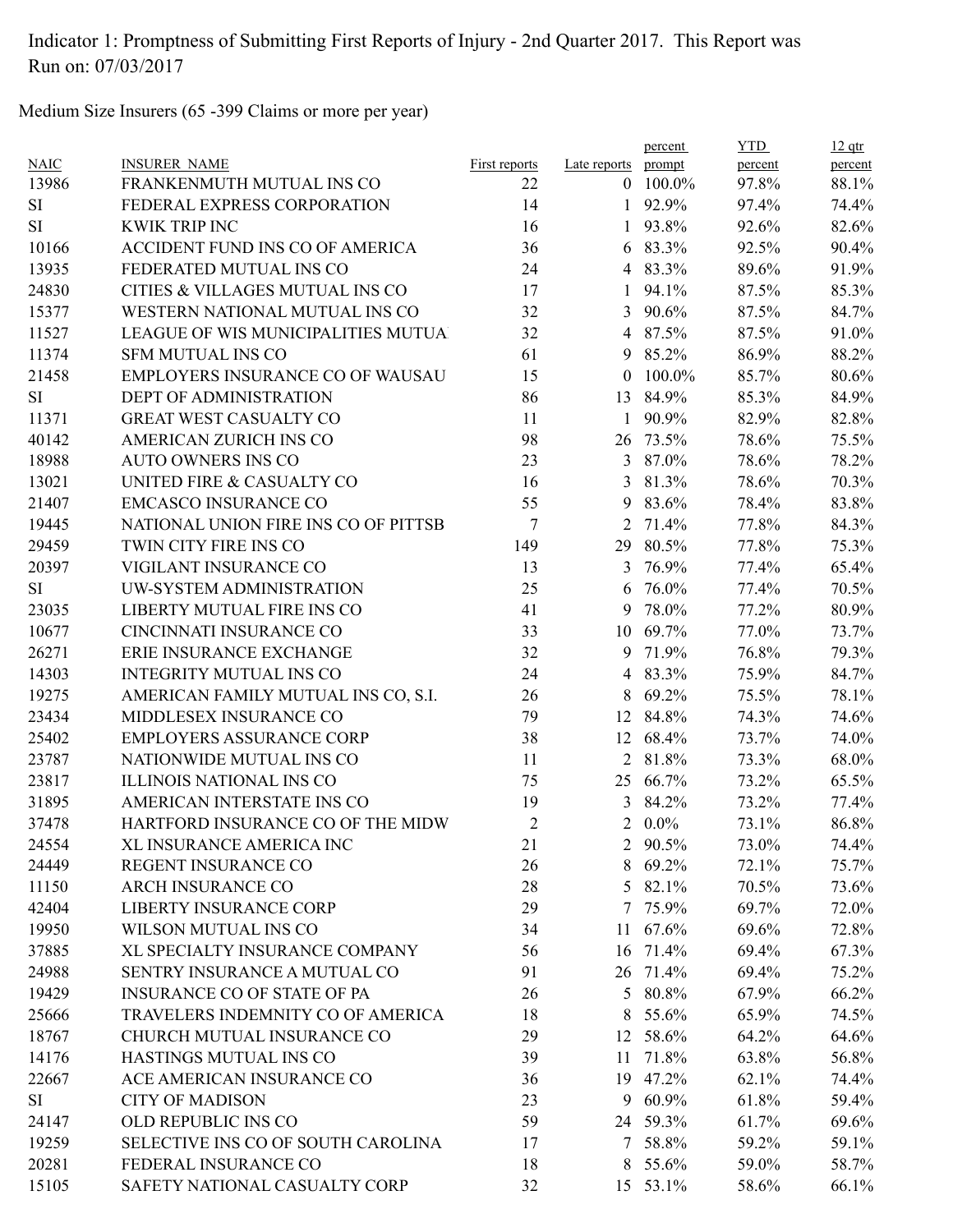Medium Size Insurers (65 -399 Claims or more per year)

|             |                                |               |              | percent         | <b>YTD</b> | $12$ qtr |
|-------------|--------------------------------|---------------|--------------|-----------------|------------|----------|
| <b>NAIC</b> | <b>INSURER NAME</b>            | First reports | Late reports | prompt          | percent    | percent  |
| 33600       | L M INSURANCE CORP             | 25            |              | $8\quad 68.0\%$ | 57.6%      | 54.1%    |
| 15091       | <b>RURAL MUTUAL INS CO</b>     | 56            |              | 26 53.6%        | 56.1%      | 70.5%    |
| <b>SI</b>   | KOHLER CO                      | 19            | 10.          | 47.4%           | 50.0%      | 68.3%    |
| 34789       | 21ST CENTURY CENTENNIAL INS CO | 15            |              | 6 60.0%         | 50.0%      | 77.7%    |
| <b>SI</b>   | CITY OF MILWAUKEE              | 44            | 23           | 47.7%           | 47.3%      | $76.1\%$ |
| <b>SI</b>   | MILWAUKEE BOARD OF SCHOOL DIR  | 49            |              | 34 30.6%        | 41.2%      | 63.0%    |
| 20494       | <b>TRANSPORTATION INS CO</b>   |               |              | 2 $60.0\%$      | $40.0\%$   | 60.7%    |
|             | <b>Totals for Group:</b>       | 1,927         |              | 522 72.9%       | 72.7%      | 75.0%    |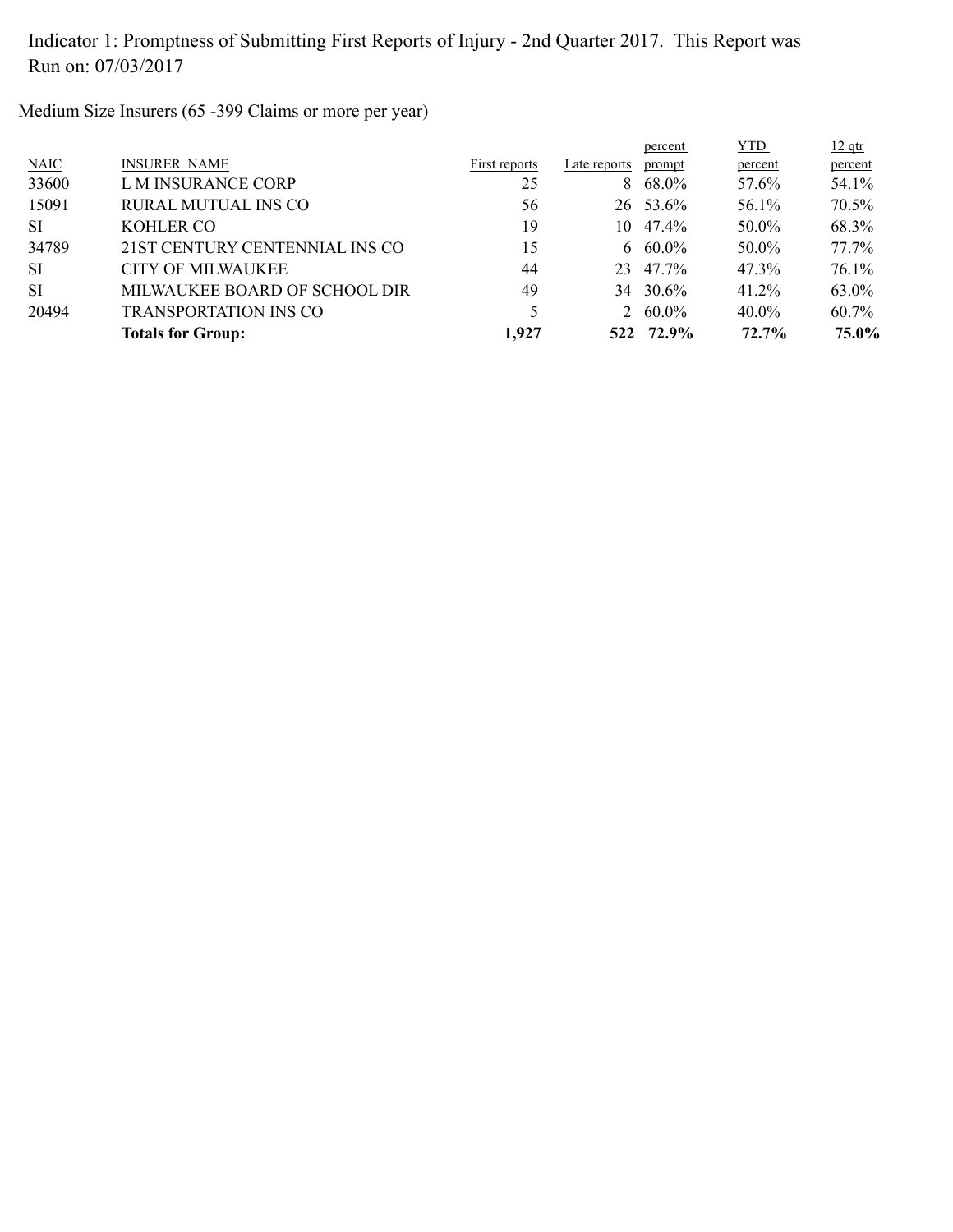Small Size Insurers (Less than 65 Claims per year)

| <b>NAIC</b><br><b>INSURER NAME</b>            | <b>First reports</b> | Late reports   | prompt          | percent  | percent |
|-----------------------------------------------|----------------------|----------------|-----------------|----------|---------|
| <b>SI</b><br><b>MARTEN TRANSPORT LTD</b>      | 1                    | $\overline{0}$ | 100.0%          | 100.0%   | 96.7%   |
| FEDEX FREIGHT INC<br><b>SI</b>                | 5                    | $\Omega$       | 100.0%          | 85.7%    | 93.9%   |
| 26042<br>WAUSAU UNDERWRITERS INS CO           | $\overline{4}$       | $\theta$       | 100.0%          | 100.0%   | 93.9%   |
| 12305<br>ACCIDENT FUND NATIONAL INS CO        | 13                   | $\mathbf{0}$   | 100.0%          | 94.1%    | 91.6%   |
| <b>SI</b><br>SSM HEALTH CARE OF WISCONSIN INC | 11                   | $\overline{2}$ | 81.8%           | 83.3%    | 90.1%   |
| 12006<br>DISTRICTS MUTL INS & RISK MGMT SVCS  | 4                    | $\theta$       | 100.0%          | 90.0%    | 90.0%   |
| <b>CITY OF KENOSHA</b><br><b>SI</b>           | 4                    | $\theta$       | 100.0%          | 88.9%    | 88.1%   |
| WESTFIELD INSURANCE CO<br>24112               | 9                    | $\theta$       | 100.0%          | 81.8%    | 85.7%   |
| <b>USF HOLLAND LLC</b><br><b>SI</b>           | 7                    | 3              | 57.1%           | 71.4%    | 85.4%   |
| 33588<br>FIRST LIBERTY INS CORP               | 6                    | $\theta$       | 100.0%          | 85.7%    | 85.2%   |
| 36234<br>PREFERRED PROFESSIONAL INS CO        | $\theta$             | $\mathbf{0}$   | $0.0\%$         | $0.0\%$  | 85.1%   |
| 10351<br>FIRST DAKOTA INDEMNITY COMPANY       | 10                   | 3              | 70.0%           | 76.2%    | 83.6%   |
| 12304<br>ACCIDENT FUND GENERAL INSURANCE C    | 7                    | 2              | 71.4%           | 80.0%    | 83.1%   |
| 13692<br>DONEGAL MUTUAL INS CO                | 9                    | $\theta$       | 100.0%          | 81.3%    | 82.8%   |
| 20109<br><b>BITCO NATIONAL INS CO</b>         | 3                    | $\theta$       | 100.0%          | 78.6%    | 82.5%   |
| <b>TARGET CORP (STORES)</b><br><b>SI</b>      | 4                    | $\theta$       | 100.0%          | 78.6%    | 82.1%   |
| ELECTRIC INSURANCE CO<br>21261                | 6                    | 3              | 50.0%           | 63.6%    | 80.8%   |
| 21415<br>EMPLOYERS MUTUAL CAS CO              | 36                   | 5              | 86.1%           | 83.3%    | 80.1%   |
| 21180<br><b>SENTRY SELECT</b>                 | $\mathfrak{Z}$       | $\mathbf{0}$   | 100.0%          | $60.0\%$ | 80.0%   |
| 43575<br>INDEMNITY INSURANCE CO OF NORTH AN   | 3                    | $\theta$       | 100.0%          | 71.4%    | 79.7%   |
| 26956<br>WIS COUNTY MUTUAL INS CORP           | 19                   | 5              | 73.7%           | 78.1%    | 78.8%   |
| 32700<br><b>OWNERS INS CO</b>                 | 8                    | 2              | 75.0%           | 58.8%    | 78.8%   |
| 24228<br>PEKIN INSURANCE CO                   | 6                    | $\overline{4}$ | 33.3%           | 56.3%    | 78.8%   |
| <b>COLUMBIA ST MARY'S INC</b><br><b>SI</b>    | 5                    | 2              | $60.0\%$        | 58.3%    | 78.8%   |
| <b>SI</b><br>MILWAUKEE TRANSPORT SERVICES INC | 11                   | 3              | 72.7%           | 86.4%    | 78.8%   |
| <b>SI</b><br>THE VOLLRATH COMPANY LLC         | 6                    | $\mathbf{1}$   | 83.3%           | 66.7%    | 78.5%   |
| 28258<br>CONTINENTAL INDEMNITY COMPANY        | 1                    | $\theta$       | 100.0%          | 100.0%   | 78.3%   |
| BRUNSWICK CORPORATION<br><b>SI</b>            | 8                    | 2              | 75.0%           | 85.7%    | 77.2%   |
| COMMERCE & INDUSTRY INS CO<br>19410           | 5                    | 1              | 80.0%           | 85.7%    | 76.9%   |
| EMERSON ELECTRIC COMPANY<br><b>SI</b>         | $\overline{2}$       | $\theta$       | 100.0%          | 87.5%    | 76.1%   |
| TRAVELERS CASUALTY & SURETY CO<br>19038       | 10                   | 1              | 90.0%           | 94.7%    | 74.8%   |
| 20508<br>VALLEY FORGE INS CO                  |                      |                |                 | 28.6%    | 74.0%   |
| STATE FARM FIRE & CASUALTY CO                 | 5<br>5               |                | 4 20.0%         |          |         |
| 25143<br>CNH AMERICA LLC                      |                      | 1              | 80.0%           | 88.2%    | 73.5%   |
| SI                                            | 10                   | 6              | 40.0%           | 63.2%    | 73.3%   |
| QBE INSURANCE CORPORATION<br>39217            | 5                    |                | 2 60.0%         | 66.7%    | 73.2%   |
| 29424<br>HARTFORD CASUALTY INS CO             | 19                   |                | $7\quad 63.2\%$ | 71.9%    | 72.3%   |
| 12262<br>PENN MFRS ASSOCIATION INS CO         | 16                   |                | 2 87.5%         | 84.0%    | 72.1%   |
| 24414<br><b>GENERAL CAS CO OF WI</b>          | 6                    | 1              | 83.3%           | 87.5%    | 69.5%   |
| 37257<br>PRAETORIAN INS CO                    | 11                   | 3              | 72.7%           | 64.5%    | 69.1%   |
| 25615<br><b>CHARTER OAK FIRE INS CO</b>       | 5                    | 1              | 80.0%           | 61.1%    | 69.1%   |
| 31534<br>CITIZENS INSURANCE CO OF AMERICA     | 14                   |                | 4 71.4%         | 75.9%    | 68.1%   |
| 28223<br>NATIONWIDE AGRIBUSINESS INS CO       | 9                    |                | 2 77.8%         | 80.0%    | 67.7%   |
| 13838<br>FARMLAND MUTUAL INS CO               | 13                   |                | 2 84.6%         | 80.0%    | 66.2%   |
| 22659<br><b>INDIANA INSURANCE CO</b>          | 8                    |                | 2 75.0%         | 66.7%    | 64.7%   |
| 23574<br>MIDWEST FAMILY MUTUAL INS CO         | 10                   | 3              | 70.0%           | 77.8%    | 63.7%   |
| 11250<br><b>COMMUNITY INS CORP</b>            | 12                   |                | 8 33.3%         | 34.6%    | 63.6%   |
| 26247<br>AMERICAN GUARANTEE & LIABILITY INS   | 10                   |                | 5 50.0%         | 64.0%    | 60.2%   |
| 27855<br>ZURICH AMERICAN INS OF IL            | 3                    |                | 1 $66.7\%$      | 57.1%    | 58.1%   |